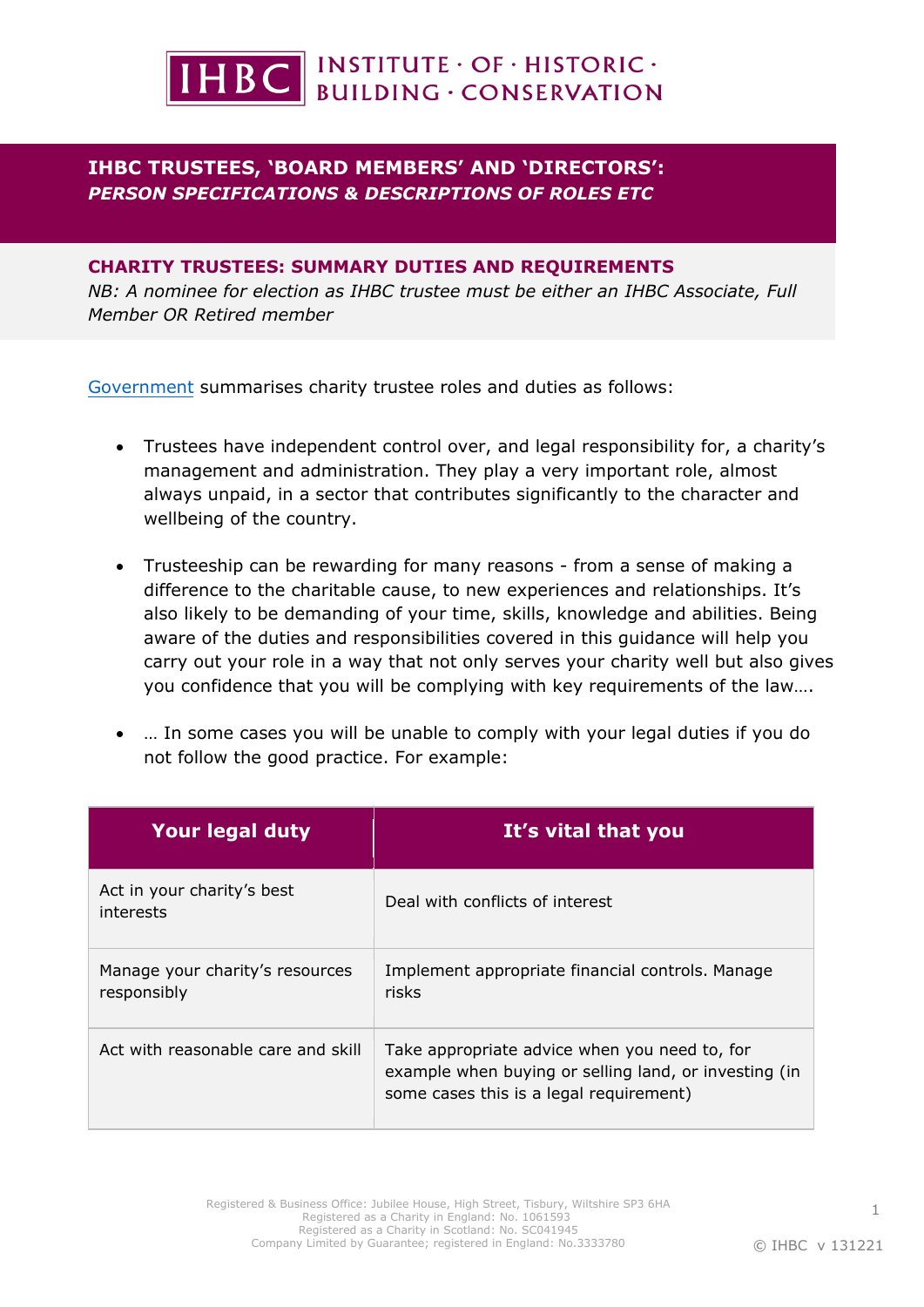

For [Scotland](https://www.oscr.org.uk/managing-a-charity/trustee-duties/) trustee duties are described as follows:

A charity trustee must:

- 1. Act in the interests of the charity:
	- 1.1 You must operate in a manner consistent with the charity's purpose
	- 1.2 You must act with care and diligence

1.3 You must manage any conflict of interest between the charity and any person or organisation who appoints trustees

- 2. Comply with the 2005 Act (specific duties):
	- 2.1 Charity details on the Scottish Charity Register
	- 2.2 Reporting to OSCR: making changes to your charity
	- 2.3 Financial records and reporting
	- 2.4 Fundraising
	- 2.5 Providing information to the public.

The IHBC is a Company and its trustees are also Company Directors. Th[e](https://assets.publishing.service.gov.uk/government/uploads/system/uploads/attachment_data/file/866947/CC3_feb20.pdf)  [Charity](https://assets.publishing.service.gov.uk/government/uploads/system/uploads/attachment_data/file/866947/CC3_feb20.pdf) Commission notes that: 'Company law and the Charities Act impose similar duties on directors of charitable companies and trustees … In addition, all trustees have a general duty of care which they must apply to all aspects of their role.' (S.8.2)

Anyone interested in the role of trustee in the IHBC should familiarise themselves both with the resources above and with the guidance specific to the IHBC, below.

You should also ensure that you are legally qualified to be a trustee by referring to the guidance linked above. *NB: A nominee for election as IHBC trustee must be either an IHBC Associate, Full Member OR Retired member*.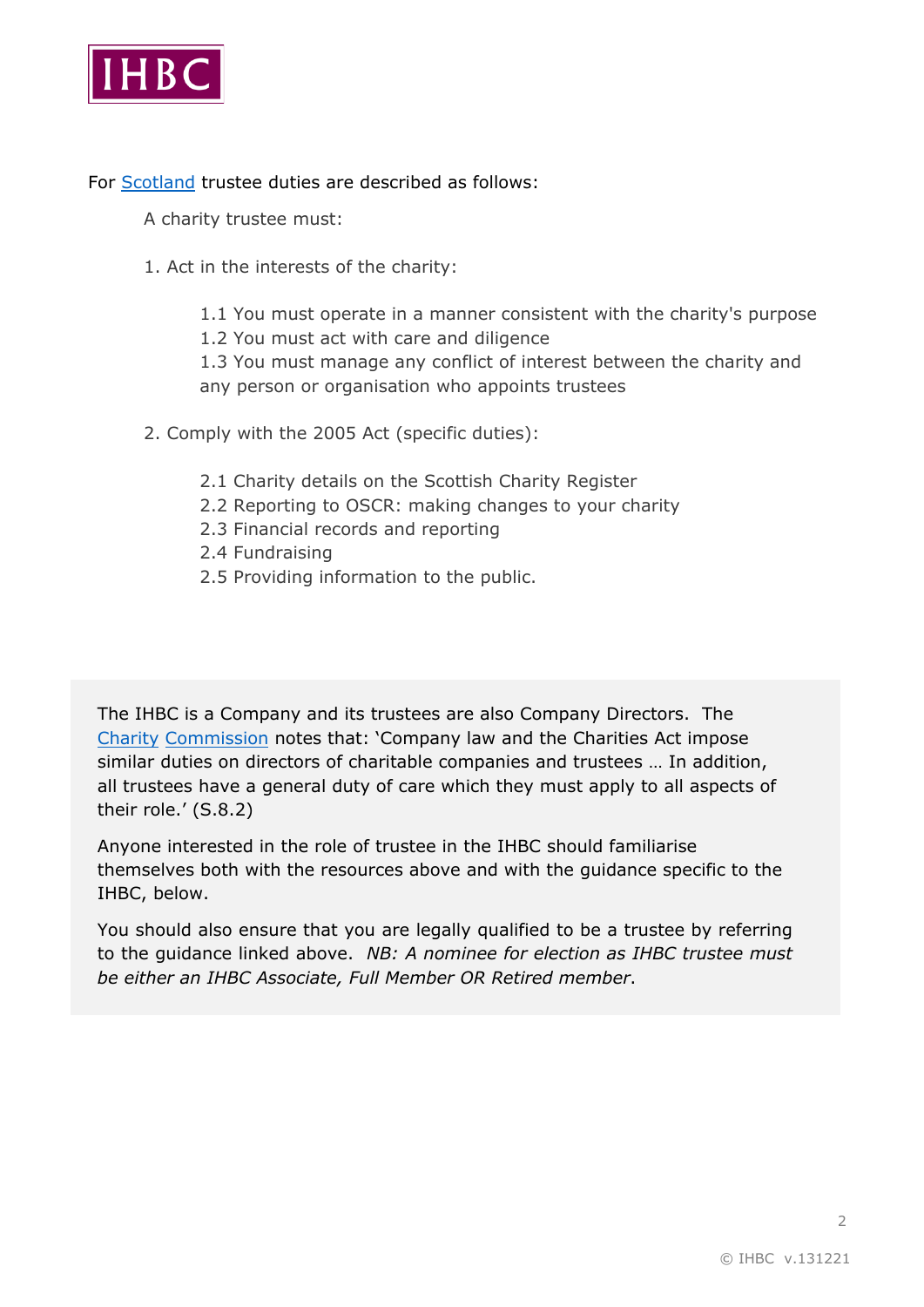

# **IHBC TRUSTEES: GENERAL DUTIES AND ROLE DESCRIPTIONS (ALL TRUSTEES, INCLUDING NATIONAL BRANCH TRUSTEES)**

*NB: A nominee for election as IHBC trustee must be either an IHBC Associate, Full Member OR Retired member*

A trustee and member of the Board of the IHBC – regardless of their specific post or role – has primary responsibility for oversight of the strategic, UK-wide interests of the IHBC as a charity and corporate body, including regulation, resources and risk. All trustees have particular responsibility for the oversight of the delivery of the IHBC's current Corporate Plan and other relevant plans, services and resources.

Trustees elected by a National Branch (WA, SC, NI) are expected to bring Branch information and perspectives to meetings of the Board, and may have variations in their national roles, but as trustees their duties *etc.* are no different from any other trustee.

In addition to duties as a trustee of the charity and director of the company The Institute of Historic Building Conservation [\(ihbc.org.uk\)](https://www.ihbc.org.uk/) as described on page 2, and where relevant as an IHBC Officer elected to a specific post as described further below, the post-holder is responsible for the following specific activities, roles and commitments:

- 1) To support, direct and advise the Board in line with a trustee's statutory and ethical responsibilities and the IHBC's charitable objectives and current corporate and business plans, including especially regulatory, risk and resource matters.
- 2) To encourage effective progress on, and as necessary to report to the Board on, all matters as agreed by the Board.
- 3) Capacity to commit to at least 6 meetings a year, most 'virtual', and to undertake relevant professional networking.

Additional recommended skills, knowledge, experience include:

- 1) Experience in relevant & comparable administrative, management and/or financial roles in voluntary or other organisations, in particular demonstrable involvement with the management, operations and duties of bodies with local, regional, national and/or UK-wide interests.
- 2) Capacity to work with modern IT systems and resources.
- 3) Relevant and demonstrable corporate experience in delivering business plan objectives and targets.
- 4) Knowledge and/or experience of trustee/director or similar roles & duties.
- 5) Experience and knowledge of matters that affect the IHBC's charitable and related objectives and operations.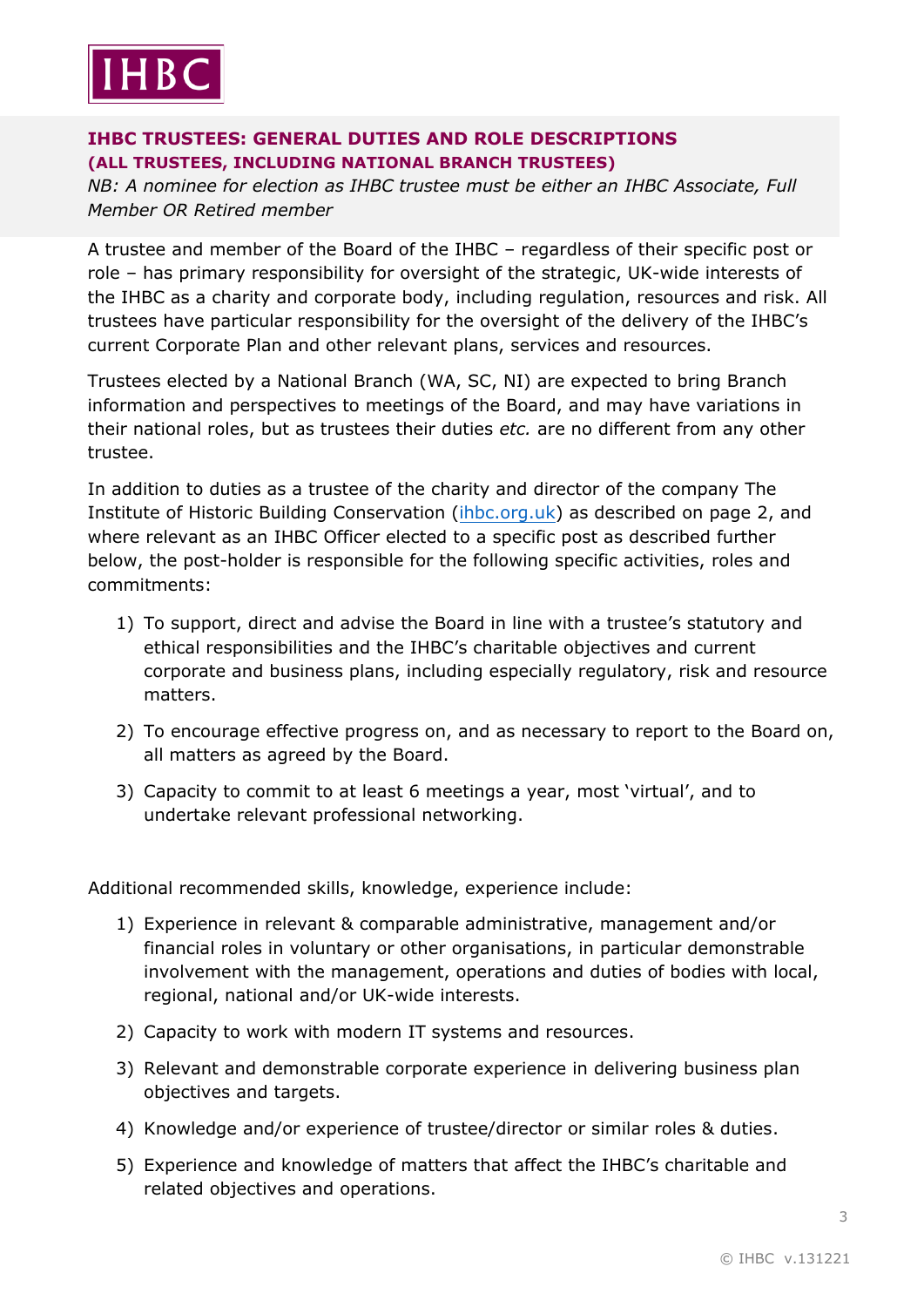

# **IHBC OFFICERS: SPECIFIC DUTIES AND ROLE DESCRIPTIONS CHAIR, VICE CHAIR, TREASURER AND IHBC SECRETARY**

#### **Summary**

In addition to the trustee duties *etc.* noted above, the IHBC's new Articles identify 4 specific 'Officer' roles: Chair, Vice Chair, Treasurer and Honorary Secretary (Articles 1.1).

The current person specifications and job descriptions are outlined below:

#### **CHAIR**

The Chair is a trustee of the IHBC with primary responsibility for the delivery of the Institute's current Corporate Plan. In addition to duties as a trustee of the charity and director of the company, The Institute of Historic Building Conservation [\(ihbc.org.uk\)](https://ihbc.org.uk/), the post-holder is responsible for the following activities, roles and commitments:

- 1) To support, direct and chair Board meetings and operations.
- 2) To oversee all aspects of shaping, agreeing, delivering, monitoring and developing the corporate and business plans of the IHBC, in conjunction with both elected officers and trustees and the National Office as the executive.
- 3) To liaise, network and negotiate with relevant parties, inside and outside the IHBC, to help deliver on commitments in the current plans.
- 4) To serve as the primary contact and adviser on national roles, issues and networks, including as agreed leading of behalf of the Board.
- 5) To oversee the effective direction and operations of the National Office as the executive in accordance with the advice of relevant trustees.
- 6) To oversee Board/Council/Committee structures, membership, representation, skills sets and planning, ensuring alignment with corporate and business plans as required.
- 7) Capacity to commit to at least 8 meetings a year, most 'virtual', and to undertake relevant professional networking.
- 8) To maintain a current job description of the role, with key duties, activities and annual programmes aligned to corporate and business plans.

Recommended additional skills, knowledge, experience:

1) Experience as Chair of a national/UK-wide body, ideally a charity.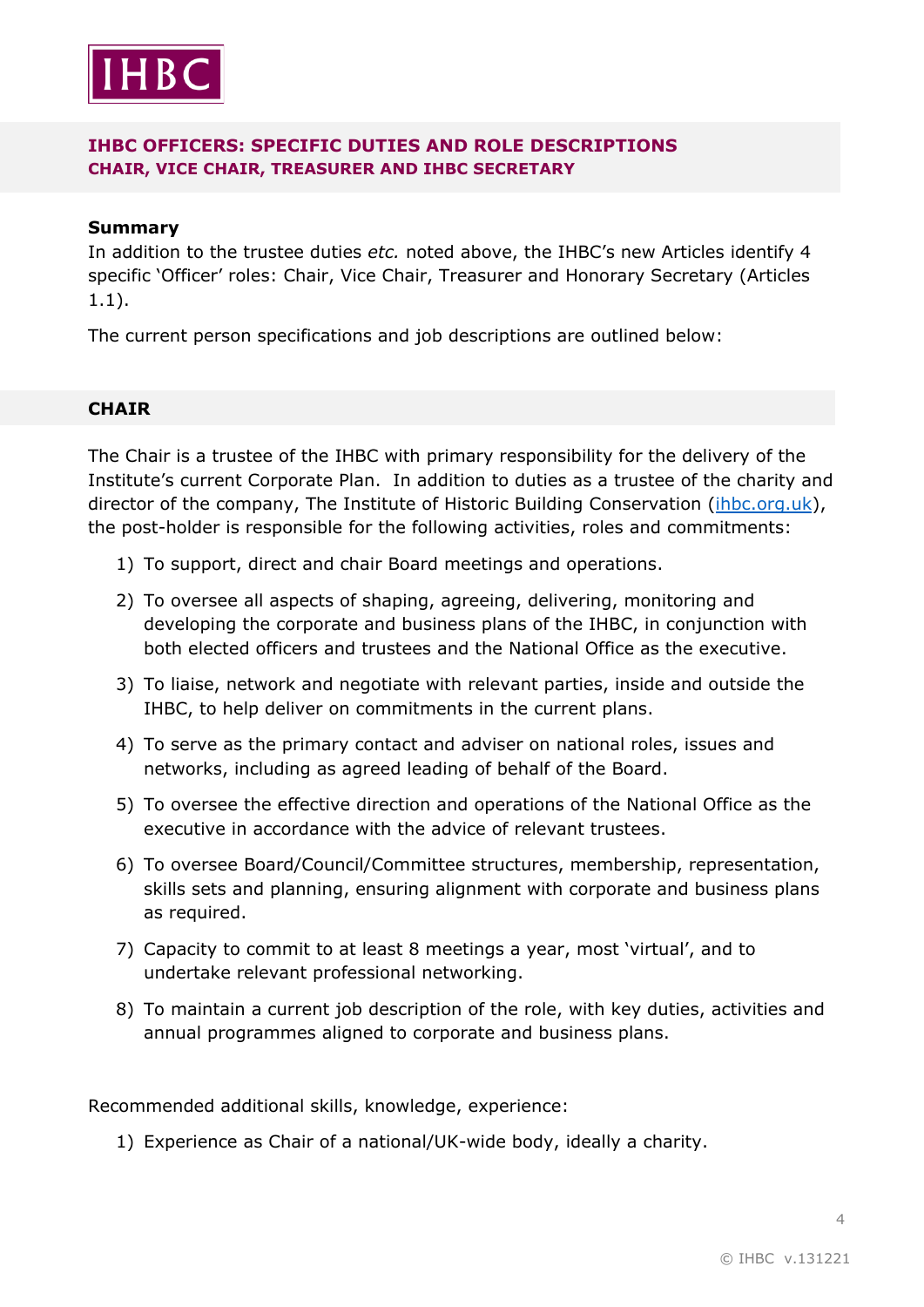

- 2) Experience of operating across diverse areas of the heritage, conservation and/or construction sectors.
- 3) Experience of strategic or national/UK operations in relevant voluntary bodies/charities, ideally including the IHBC, and with demonstrable organisational, management & committee achievements.

# **VICE CHAIR**

The Vice Chair is a trustee of the IHBC with primary responsibility for supporting the Chair in the delivery of the Institute's current Corporate Plan. In addition to duties as a trustee of the charity and director of the company, The Institute of Historic Building Conservation [\(ihbc.org.uk\)](https://www.ihbc.org.uk/), the post-holder is responsible for the following activities, roles and commitments:

- 1) To support the Chair in Board meetings and operations.
- 2) To support the Chair in overseeing all aspects of shaping, agreeing, delivering, monitoring and developing the corporate and business plans of the IHBC, in conjunction with both elected officers and trustees and the National Office as the executive.
- 3) As agreed with the Chair and Board, to liaise, network and negotiate with relevant parties, inside and outside the IHBC, to help deliver on commitments in the current plans.
- 4) As agreed with the Chair and Board, to assist in overseeing the effective direction and operations of the National Office as the executive in accordance with the advice of relevant trustees.
- 5) Capacity to commit to at least 8 meetings a year, most 'virtual', and to undertake relevant professional networking.
- 6) To maintain a current job description of the role, with key duties, activities and annual programmes aligned to corporate and business plans.

Recommended additional skills, knowledge, experience:

- 1) Experience as trustees or board member of a national/UK-wide body, ideally a charity.
- 2) Experience of operating across diverse areas of the heritage, conservation and/or construction sectors.
- 3) Experience of strategic or national/UK operations in relevant voluntary bodies/charities, ideally including the IHBC, and with demonstrable organisational, management & committee achievements.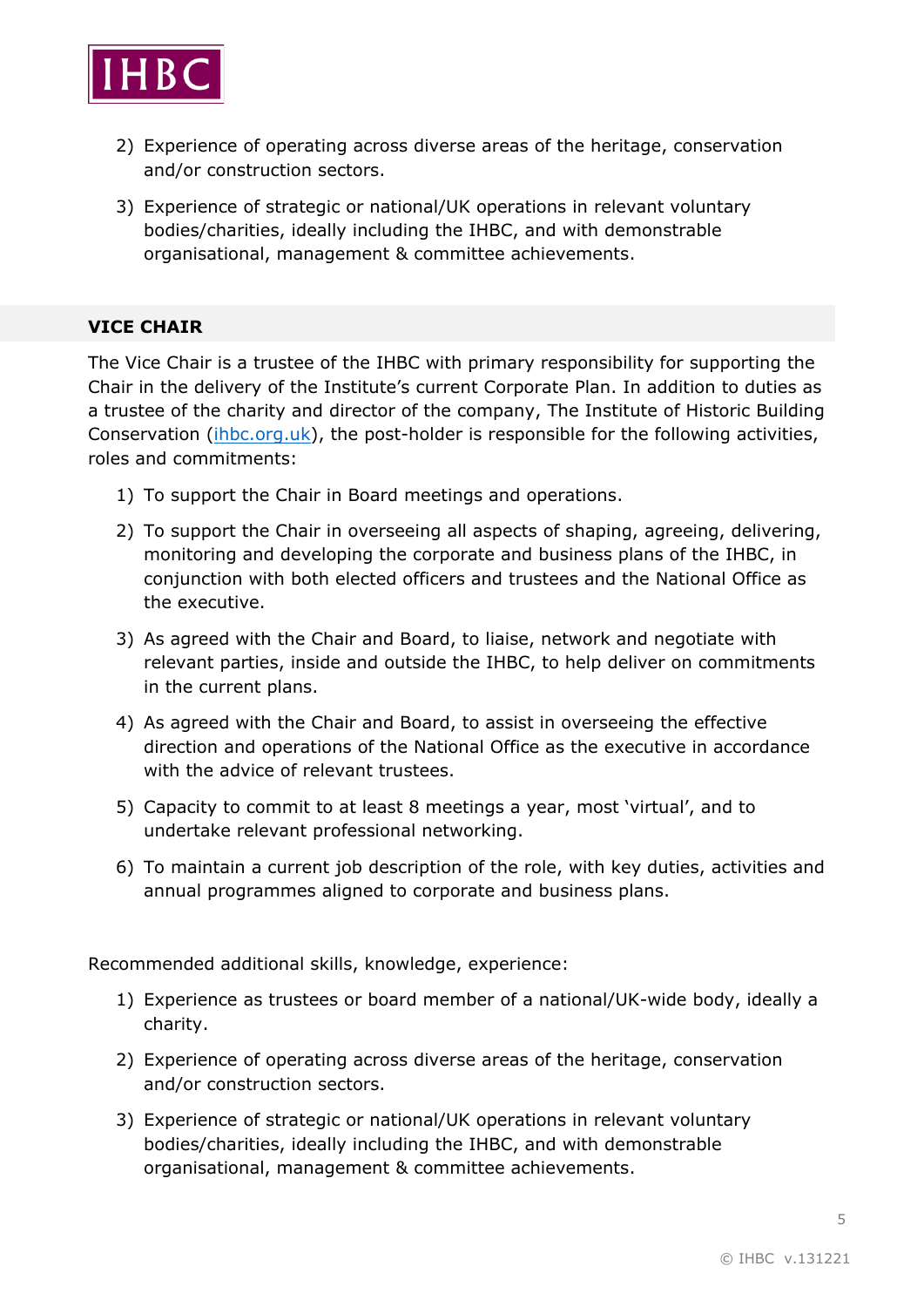

## **TREASURER**

The Treasurer is a trustee of the IHBC with primary responsibility for the Institute's finance and related portfolios. In addition to duties as a trustee of the charity and director of the company, The Institute of Historic Building Conservation [\(ihbc.org.uk\)](https://www.ihbc.org.uk/), the post-holder is responsible for the following activities, roles and commitments:

- 1) To shape, agree with the Board and National Office, and help deliver on the annual budget projections of the IHBC, in line with current corporate and business plans, as well as wider financial resource commitments and plans.
- 2) To report financial progress to the Board in accordance with procedures and timetables, and to oversee responses to relevant queries from trustees and other relevant parties.
- 3) To report progress to the Board on other relevant matters regarding the delivery of the current corporate business plans and any other related committee business or interests.
- 4) To maintain appropriate and proportionate oversight and risk review of critical budgets and budget lines.
- 5) To serve as the primary contact on financial, project and cost matters, maintaining contact and communication across relevant internal and external networks, bodies and interests.
- 6) Capacity to commit to at least 8 meetings a year, most 'virtual', and to undertake relevant professional networking.
- 7) To maintain a current job description of the role, with key duties, activities and annual programmes aligned to corporate and business plans.

Recommended additional skills, knowledge, experience:

- 1) Experience in serving as Treasurer or in comparable role in a local, national/UK-wide body, ideally a charity.
- 2) Experience of operating across diverse areas of the heritage, conservation and/or construction sectors.
- 3) Experience of strategic or national/UK operations in relevant voluntary bodies/charities, ideally including the IHBC, and with demonstrable organisational, management & committee achievements.